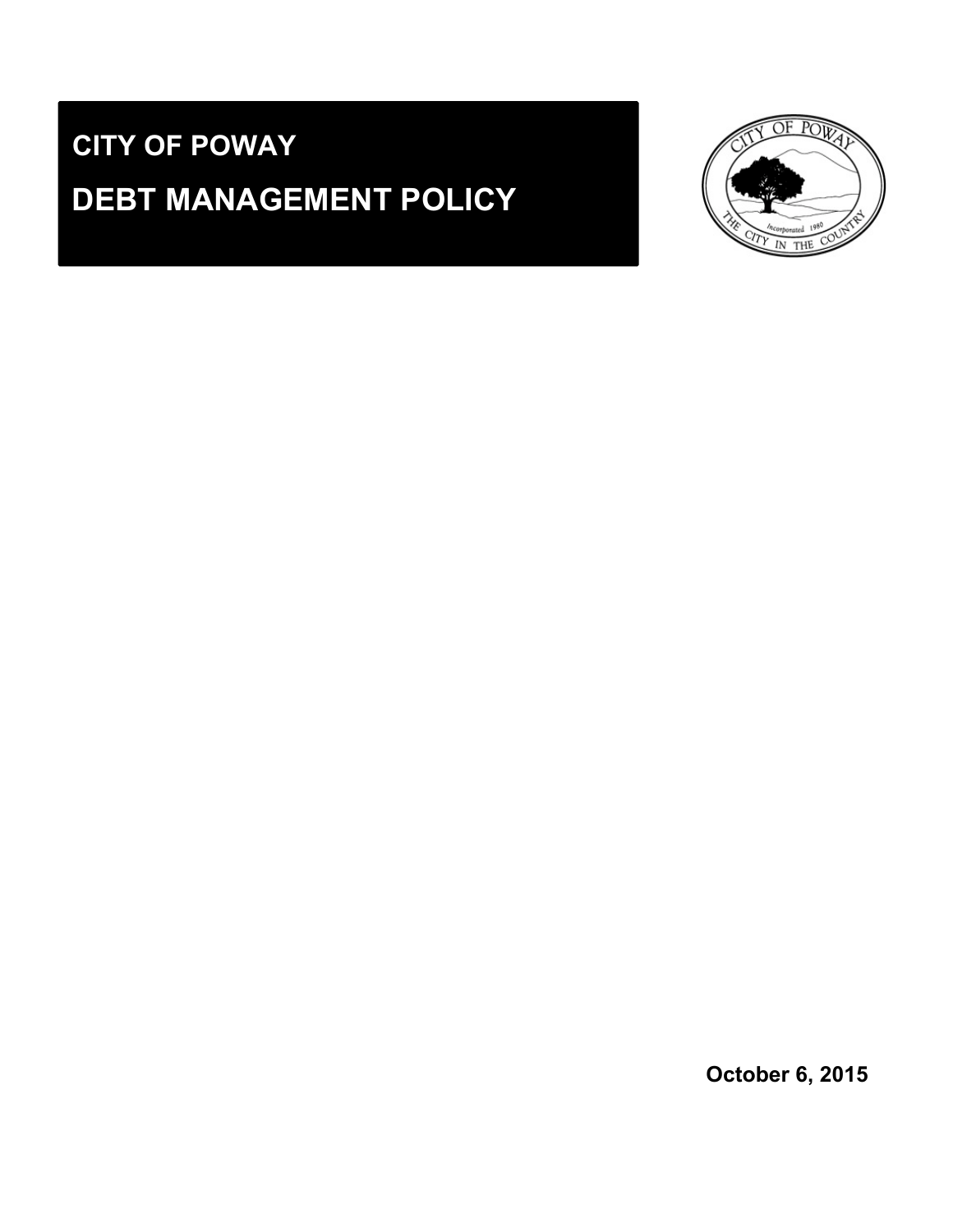# **Table of Contents**

| I.              |  |
|-----------------|--|
| $\mathbf{II}$ . |  |
| III.            |  |
| IV.             |  |
| V.              |  |
| VI.             |  |
| VII.            |  |
| VIII.           |  |
|                 |  |
|                 |  |
|                 |  |
|                 |  |
| IX.             |  |
|                 |  |
|                 |  |
|                 |  |
|                 |  |
|                 |  |
|                 |  |
|                 |  |
| <b>X.</b>       |  |
| XI.             |  |
|                 |  |
|                 |  |
|                 |  |
|                 |  |
| XII.            |  |

## **Appendix A: Glossary** Appendix B: Credit Ratings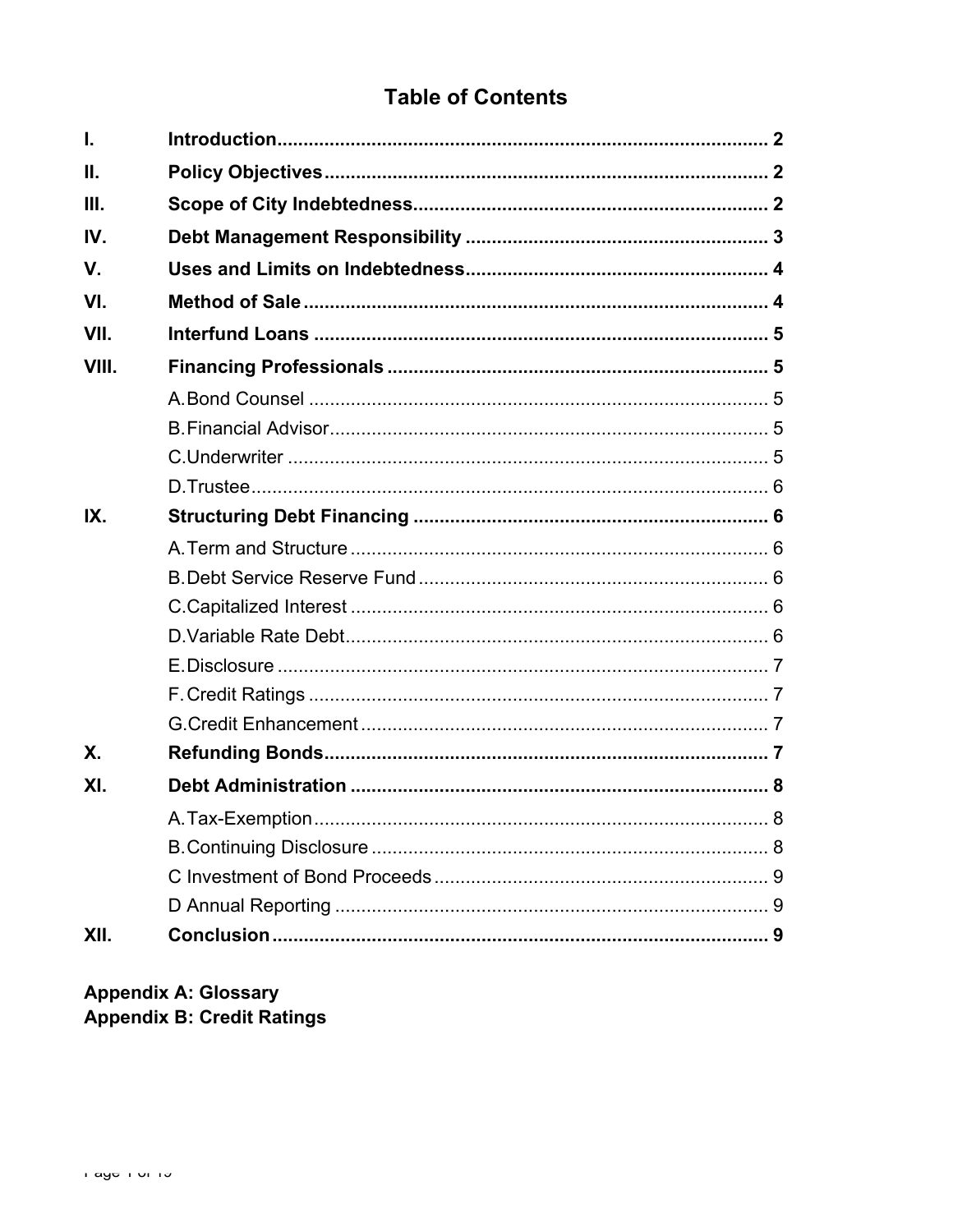#### **City of Poway Debt Management Policy**

#### **I. Introduction**

The purpose of the City of Poway (the "City") Debt Management Policy (the "Policy") is to ensure sound and uniform practices for issuing and managing bonds and other forms of indebtedness. This policy expands upon the City's general Financial Policy, previously adopted on June 16, 2009.

Appendix A to these policies provides a glossary of key terms used in these policies or important for debt management. Appendix B reviews the key characteristics evaluated by bond rating agencies in reviewing municipal debt, and how Poway measures under this criteria.

#### **II. Policy Objectives**

The Policy objectives are as follows:

- To help maintain the financial stability of the City by ensuring that its long-term financing commitments are affordable and do not create undue risk or burden.
- To protect the City's high credit rating and minimize the City's borrowing costs.
- To meet the requirements of state and federal law and regulation, including federal requirements regarding disclosure.
- To incorporate best practices into the City's issuance and administration of its indebtedness.

#### **III. Scope of City Indebtedness**

This Policy governs the issuance and management of all debt and lease financing activity by the City, including bonds issued through the Poway Public Financing Authority; the Authority is a joint powers authority of the City and its former redevelopment agency created to facilitate financing. The following are the types of debt that the City is likely to issue.

 **Voter-approved indebtedness**: The City can issue general obligation bonds with approval of 2/3 of those voting at an election. Such bonds would be repaid out of a supplemental property tax, levied based on the value of property. There are certain legal limits on the amount of general obligation bonds the City can issue, although they are quite high; based on its 2014-15 assessed valuation, the City could issue up to \$320 million in general obligation bonds. To date, the City has not issued this form of debt. General obligation bonds would be an appropriate method of financing capital improvements of City-wide benefit, if 2/3 voter approval could be obtained.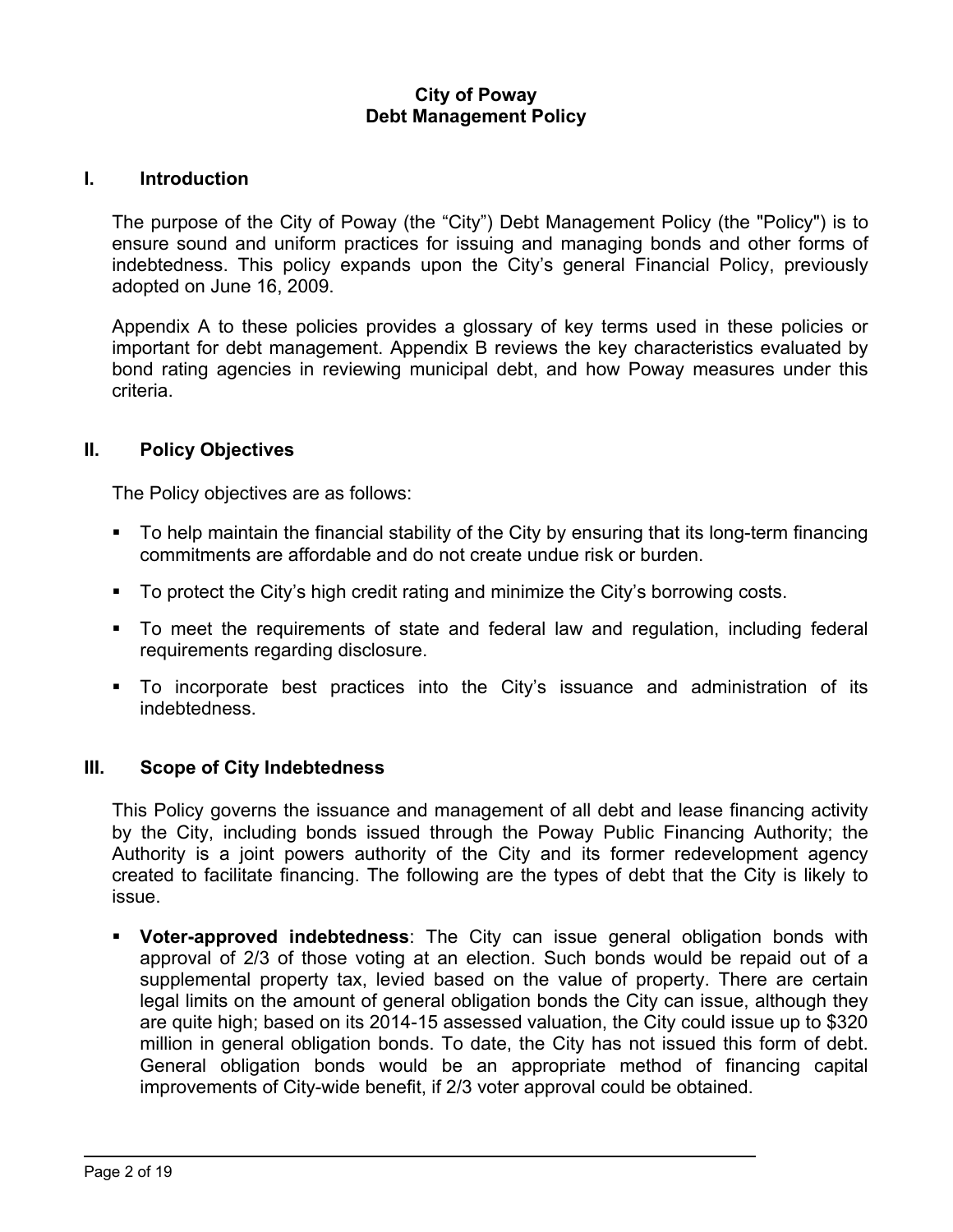The City could also seek 2/3 approval of a parcel or other special tax (levied on a basis other than assessed valuation) structured to secure bonds.

- **General Fund lease obligations**: Debt obligations secured by lease payments from a city's general fund do not require voter-approval under California law (the State Constitutional Debt Limit). Lease obligations can take the form of lease revenue bonds, certificates of participation or financing leases that are privately placed with a bank. There is no legal limitation on the amount of such debt, although there are practical budget limitations of debt affordability. The City has two financing lease obligations outstanding, both in the form of certificates of participation.
- **Cashflow borrowings**: the City can issue tax and revenue anticipation notes that are repaid out of current year revenues to smooth any temporary cash shortages. The City has not utilized this form of financing in the past.
- **Enterprise revenue debt**: Debt can be secured by the City's water and sewer enterprises, in the form of revenue bonds, certificates of participation, or State loans. The market requires that, if enterprise revenue debt is issued, the City maintain rates sufficient to pay operations and maintenance of the system, and provide a measure of coverage of debt service. The City has issued water revenue bonds in the past.
- **Assessment and Mello-Roos special tax bonds**: the City can form assessment districts, with majority property-owner approval, to finance projects that provide special benefit to the property. Similarly, property owners of undeveloped land can approve Mello-Roos special taxes to finance public improvements. Both forms have been used by the City in the past, although no such debt is currently outstanding. At the time any such debt is considered in the future, specific land-secured policies should be drafted for Council consideration, consistent with State law (for Mello-Roos districts) and best practices.
- **Tax allocation bonds**: The City's former redevelopment agency had the power to issue bonds secured by the property tax-increment generated by its project area, as well as enter into other debt-like obligations. With the dissolution of redevelopment, no such new obligations can be incurred. The City, acting as the redevelopment agency's successor agency, can refund outstanding debt for savings. The most recent bond refunding was successfully accomplished in calendar year 2015.
- **Conduit debt**: Cities can also issue tax-exempt bonds to lend the proceeds to certain non-profit corporations and other activities. The City has not issued such debt in the past, but may work with statewide authorities to facilitate such projects within the City.

## **IV. Debt Management Responsibility**

The Director of Administrative Services/Treasurer is appointed as the City official responsible the following:

**Debt issuance and management, recognizing that assigned staff may be charged with** the day-to-day responsibilities.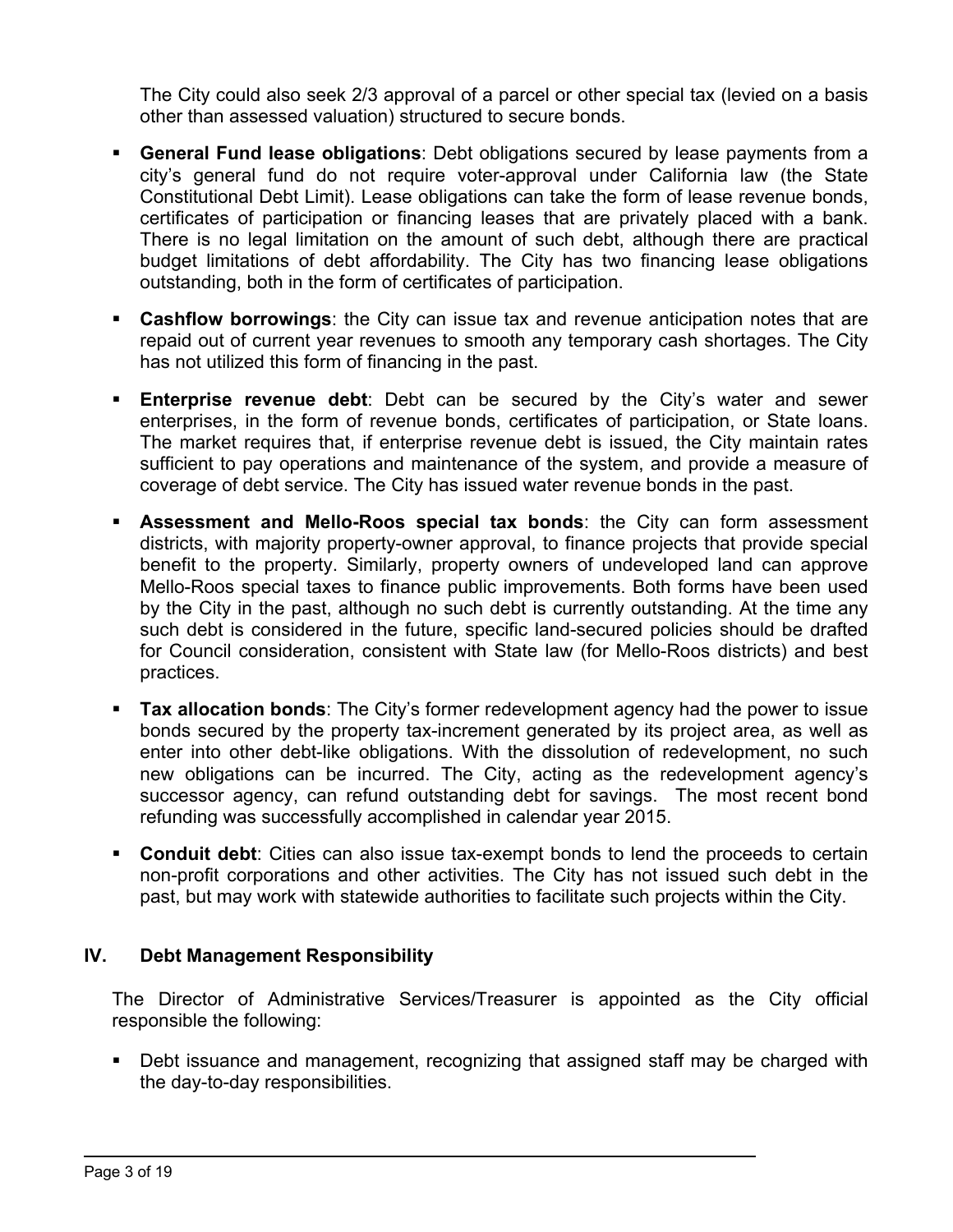- Working with the City Manager, the Assistant City Manager, and other staff deemed appropriate in formulating the City's debt management plans, executing these plans, and ensuring the appropriate debt management.
- Keeping the City Council informed of City's debt-related activities through informational reports, briefings, Council meetings, or workshops.

#### **V. Uses and Limits on Indebtedness**

Debt provides a powerful tool for financing capital projects that are too large to accommodate as part of the annual budget, to share the cost of major improvements between current and future taxpayers or ratepayers, and to accelerate the delivery of a project that will generate savings greater than the cost of interest. On the other hand, debt service represents a fixed cost that will compete with other expenditures in the City's budget and cannot be deferred in any given year. In order to achieve the proper balance in its use of debt, the City will follow the following policy goals:

- Except to alleviate cash-flow timing issues within a fiscal year, the City will not use debt to finance recurring operating expenses. The City may consider use of debt in the event of an extraordinary expense, such as the financing of a major judgment.
- The City will plan for capital improvements and maintenance as part of its budgeting process, seeking to set funds aside in advance of need so that most capital projects can be financed on a "pay-as-you-go" basis. Debt financing will generally be reserved for extraordinary capital expenditures.
- Consistent with its high ratings, the City shall not incur obligations paid out of the General Fund that exceed six percent (6%) of General Fund expenditures. Debt that is backed by the General Fund but expected to be paid out of other revenues may be deducted from this calculation. This calculation of debt burden will be contained in any staff report recommending the approval of any such new obligations.
- The City will consider indebtedness secured by its utility enterprises in those instances where large capital investment is required and the use of debt allows for a pattern of smooth rate increases over time.

#### **VI. Method of Sale**

Debt can be sold at a public offering through the sale of bonds, either through a competitive or negotiated sale, or through a private placement with a bank or other institution. The best method of sale will be a reflection primarily on the type of security and market conditions. It is the City's preference to issue debt through a competitive sale. A negotiated sale will be considered for unusual credits, volatile markets, or when otherwise determined to be in the City's best interest. The basis for the recommendation for the method of sale will be included in any staff report recommending the approval of any such new obligations.

The City will consider privately placing its debt for small borrowings or in instances where difficult disclosure considerations or other special circumstances so warrant.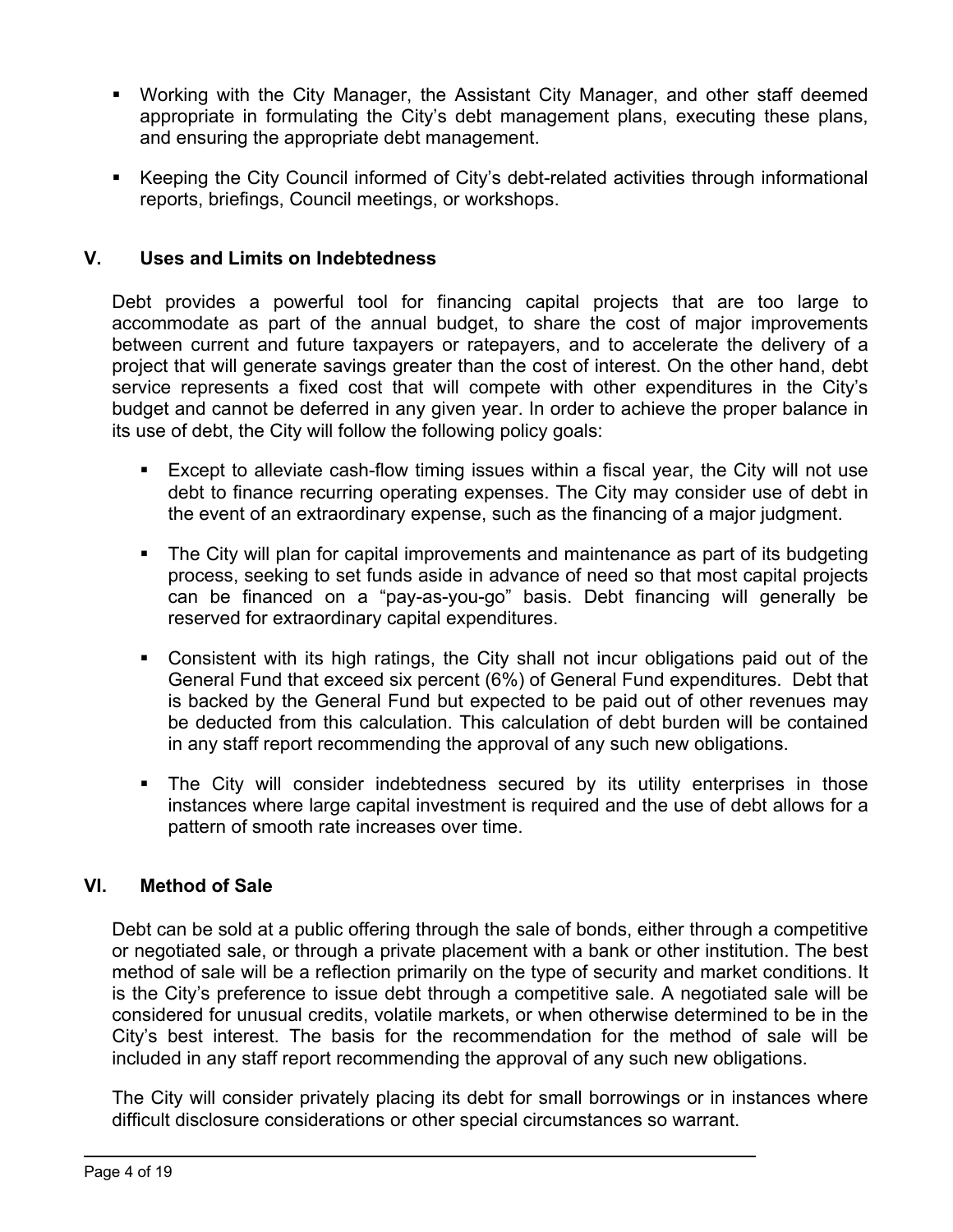## **VII. Interfund Loans**

In lieu of issuing bonds or otherwise borrowing from third-parties, there will be situations that the most appropriate means for the City to borrow money will be through a loan from a well-capitalized City fund. Such Interfund Loans can be seen as an alternative investment of temporarily surplus City funds, which normally would be invested at a short-term rate as part of the City's pooled investment program.

In approving any such Interfund Loan, the City Council will adopt a resolution that sets forth the terms of the loan, which will include the following:

- The interest rate that the loan will bear until repayment. Appropriate interest rates may be the rate that the investment pool is earning from time to time over the term of the loan, the rate of a Treasury security of an equivalent term of the loan, or a rate that reflects the additional risk or illiquidity of the loan to fully compensate the fund that provides the loan.
- **The terms under which the loan will be repaid.**
- If there is a possibility that the loan will be repaid from the proceeds of tax-exempt bonds, a statement of such expectations so as to satisfy the federal tax law requirements for reimbursement bonds.

#### **VIII. Financing Professionals**

#### **A. Bond Counsel**

The Director of Administrate Services/Treasurer, in consultation with the City Manager, will be responsible for recommending bond counsel, based on prior experience, recommendations or a request for proposal process, as he or she deems appropriate. The Director of Administrative Services/Treasurer will also determine whether to select another law firm to provide the services of disclosure counsel to draft the City's official statement, or to assign such duties to bond counsel.

#### **B. Financial Advisor**

The City will select a municipal financial advisor to serve as a general advisor to the City, to assist in the structuring of its debt offerings, to conduct its competitive bond sales, and to assist with a negotiated bond sale to ensure that interest rates are appropriate. The financial advisor will be selected through a request for proposals.

#### **C. Underwriter**

If the City elects to sell its debt through a competitive sale, the underwriter will be selected based on the best bid. At those times that the City decides to issue its debt through a negotiated sale, it will select one or more underwriters. Unless there are special circumstances, the underwriter of a negotiated sale will be chosen through a request for proposals.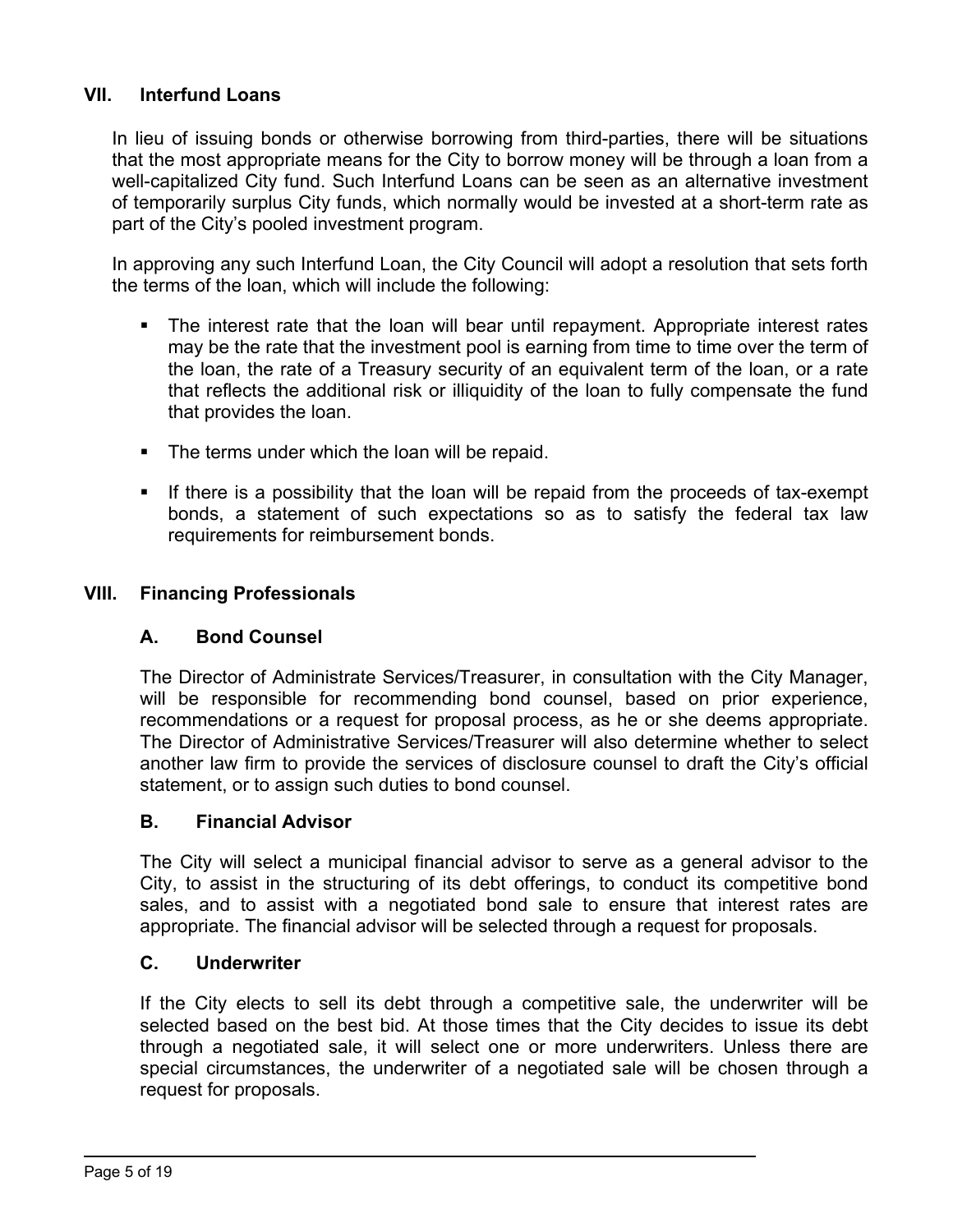## **D. Trustee**

The Director of Administrative Services/Treasurer shall have the discretion to select a commercial banking firm as trustee, either through a request for qualifications process or by relying on existing banking relationships if deemed to be advantageous in advancing the City's debt management goals.

### **IX. Structuring Debt Financing**

#### **A. Term and Structure**

Long-term debt financing of capital projects will be amortized over a period no longer than the useful life of the assets being financed, and in no event should exceed thirty years.

Debt Service will generally be structured to be level over the length of the bonds. Alternate debt structures may be used to wrap new debt around existing debt to create overall level debt service or to achieve other financial planning goals appropriate to the specific project.

The dates for which debt service is scheduled (typically semi-annually) will take into account the cash flows of the revenues that will service such debt. In most cases, debt service payments should not be due within the first three months of the fiscal year.

#### **B. Debt Service Reserve Fund**

To the extent required by the market or where the additional cost is less than the debt service savings afforded, the City may fund a debt service fund out of bond proceeds no greater than the amount allowed under federal tax law.

#### **C. Capitalized Interest**

Funding interest payments out of bond proceeds during construction is required for a lease revenue obligation where the leased asset is the project being financed. The City will consider leasing an existing municipal asset (an "asset transfer") in order to reduce or eliminate the need to capitalize interest. In other occasions, the City will consider capitalizing interest when it is appropriate to begin the payment of debt service after project completion.

#### **D. Variable Rate Debt**

To maintain a predictable debt service burden, the City will give preference to debt that carries a fixed interest rate. It may be appropriate to issue variable rate debt to diversify the City's debt portfolio, provide greater call flexibility, or improve the match of variablerate assets (investments in the City's treasury) to liabilities. The City's cost for administering variable rate debt, including the renewal or replacement of bank facilities, should be considered when comparing fixed and variable rate debt.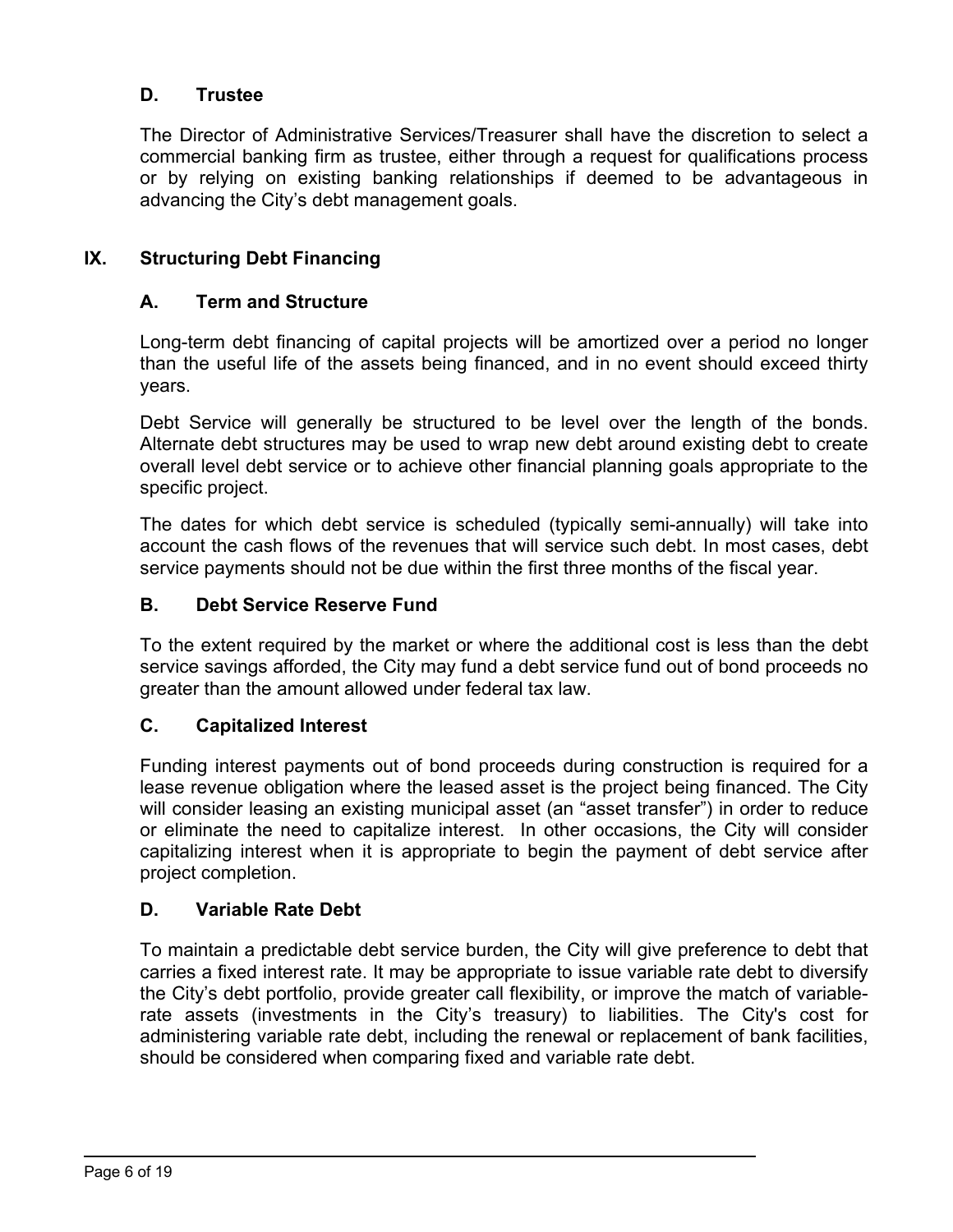## **E. Disclosure**

For all public sales of debt, the City will retain the services of disclosure counsel (who may also serve as bond counsel) to prepare the Official Statement to be used in connection with the offering and sale of debt. Appropriate staff will be asked to review this document to ensure that it is accurate and does not fail to include information that such staff and officials believe may be material to an investor. The City will make every effort to ensure the fullest disclosure possible in the City's disclosure documents. A Preliminary Official Statement will be released to the market only after the completion of the "due diligence" meetings with appropriate staff and approval in form by the Council.

## **F. Credit Ratings**

The Director of Administrative Services/Treasurer, in consultation with the Financial Advisor and other members of the financing team, will evaluate and make recommendations regarding the number of credit ratings to seek on any given bond issue. The City will work to maintain its current high credit rating; the Director of Administrative Services/Treasurer will periodically communicate with the agencies rating the City's debt so that they will remain well-informed.

## **G. Credit Enhancement**

The City will consider the use of credit enhancements such as bond insurance on a case-by-case basis. The cost-benefit of insurance will be evaluated through the first optional call date, recognizing that most municipal bonds are refunded prior to maturity. The City will consider the use of a surety policy in lieu of a cash funded reserve, but in doing so will consider the cost of replacing that surety at the time of a refunding.

## **X. Refunding Bonds**

In order to provide for the potential refunding of its bonds in the future, and absent compelling reasons to the contrary, the City will structure its bond issues with an optional call no longer than ten years from the date of issuance. Such compelling reasons to deviate from this policy would be a taxable bond issue, where the additional interest cost required for an optional call may outweigh the likely benefits. When structuring its bond issues, the City will take into account the coupon structure of its debt (i.e., discount bonds or premium bonds that mature after the call date) and its impact on its option to execute a refunding.

The City will regularly review its outstanding debt portfolio to identify opportunities to achieve net economic benefits from refunding its bonds. Recognizing that the City's ability to refund its debt is limited, because of federal tax law constraints on advance refundings and the market practice of making most fixed-rate bond issues non-callable for their first ten years, the City will seek to deploy its refunding options prudently. At a minimum, the City will seek to achieve net present value ("NPV") savings equal to at least three percent (3%) of the par amount of the bonds that are refunded. For advance refundings, the threshold goal will be five percent (5%) NPV savings. A second limiting factor on advance refundings will be that negative arbitrage (the amount of additional funds that need to be deposited into an escrow to make up for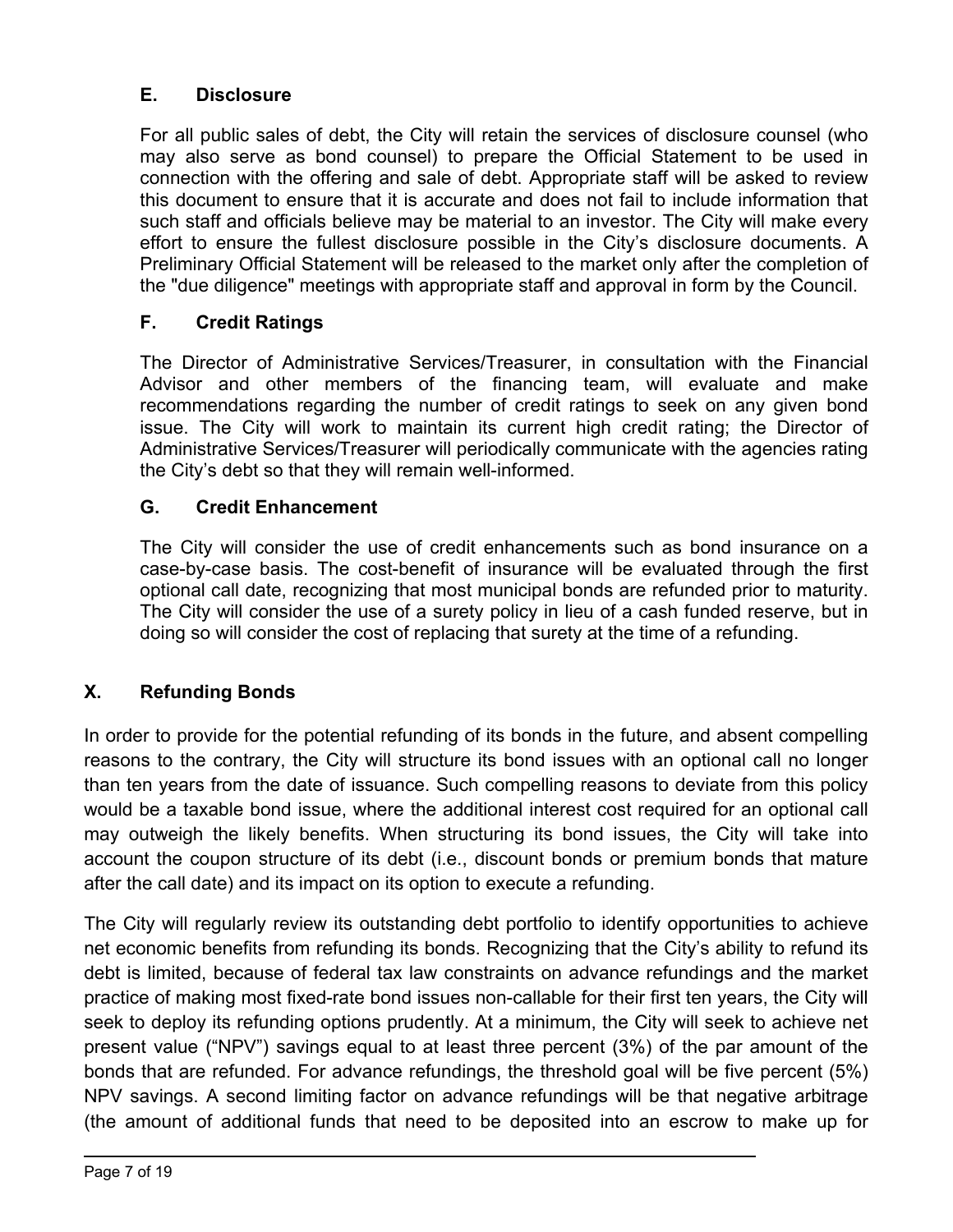interest earnings being less than the interest on the defeased bonds) will be no greater than half the amount of the NPV savings.

When it is practical to consider a partial refunding, the analysis will be performed on a maturityby-maturity basis. Other factors that may be considered are the length of the period before the call date (the longer the period the higher the savings target should be), the length of time after the call date (savings are more difficult to realize for a short maturity, and thus the target could be lower), and any other factors that assist in considering the value of a call option.

The City may also consider a refunding for a non-economic purpose, including the retirement of an indenture for more desirable covenants, a change in tax status, or to change the type of debt instrument.

## **XI. Debt Administration**

The Director of Administrative Services/Treasurer and his or her staff shall be responsible for ensuring that the City's debt is administered in accordance with its terms, federal and State law and regulations, and best industry practices.

## **A. Tax-Exemption**

Tax-exempt bond issues are subject to various IRS rules and regulations regarding the use of bond proceeds. The City will make sure that the use of facilities financed with tax-exempt bonds are not used for ineligible private activities, and will consult with bond counsel whenever it identifies a change in use, enters into a long-term contract involving the project, or otherwise undertakes an action that could change the tax-exempt status of its bonds.

The City will retain an arbitrage rebate consultant to assist in calculating any earnings on bond proceeds in excess of the rate on its bonds, and to calculate whether arbitrage should be rebated to the Federal Government.

## **B. Continuing Disclosure**

Under federal law, the City must commit to provide continuing disclosure to investors in any of its debt that is sold to underwriters to be offered to the public. All existing and future City debt should be compliant with the requirements of the Continuing Disclosure Certificates executed at the time of issuance, including the annual filing with the MSRB's Electronic Municipal Market Access ("EMMA") web site of the City's Comprehensive Annual Financial Report and any other required reports; the filing of notices of the material events set out in the Continuing Disclosure Certificates; and the filing of any voluntary disclosures deemed material. All such filings will be made within the time requirements set forth in the Continuing Disclosure Certificates.

The City may retain a consultant to assist in preparing and filing required reports and notices.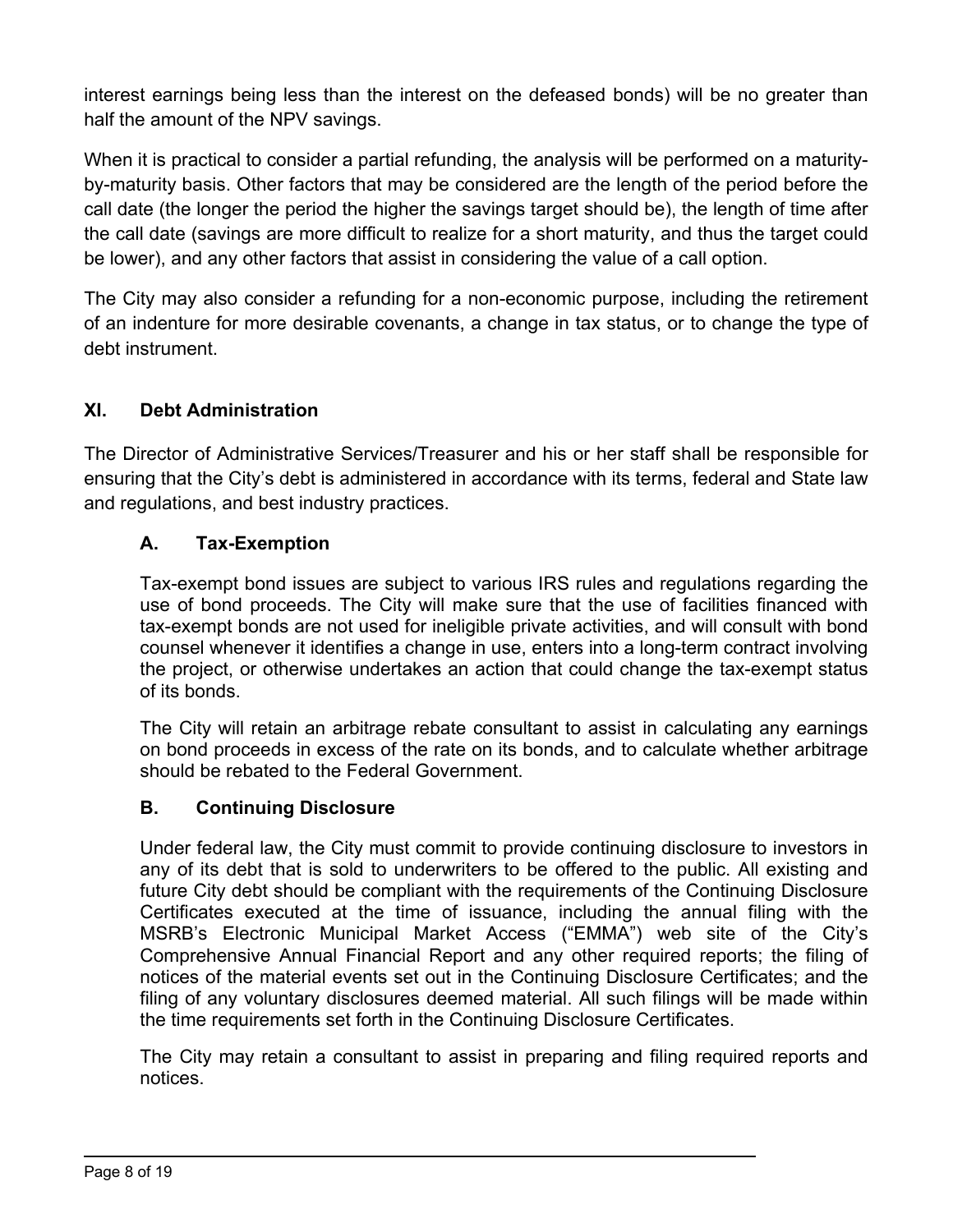## **C. Investment of Bond Proceeds**

Investments of bond proceeds shall generally be consistent with the City's Investment Policy as modified from time to time, and with the requirements contained in the governing bond documents.

## **D. Annual Reporting**

A report summarizing the City's indebtedness will be prepared at least annually. Such report can be included as part of the City's proposed budget.

## **XII. Conclusion**

This Policy is intended to guide and regulate the City's issuance of debt. This policy should be reviewed and updated periodically to reflect changes in the market, the identification of other best practices, and to incorporate the City's own experience or changing circumstances.

While adherence to this Policy is generally required, it is recognized that changes in the capital markets, the City's needs and other unforeseen circumstances may from time to time produce situations that are not covered by the Policy or will require modifications or exceptions to best achieve policy goals. Any deviations from this policy recommended by staff should be highlighted in the staff report transmitting the resolution for approval of the financing.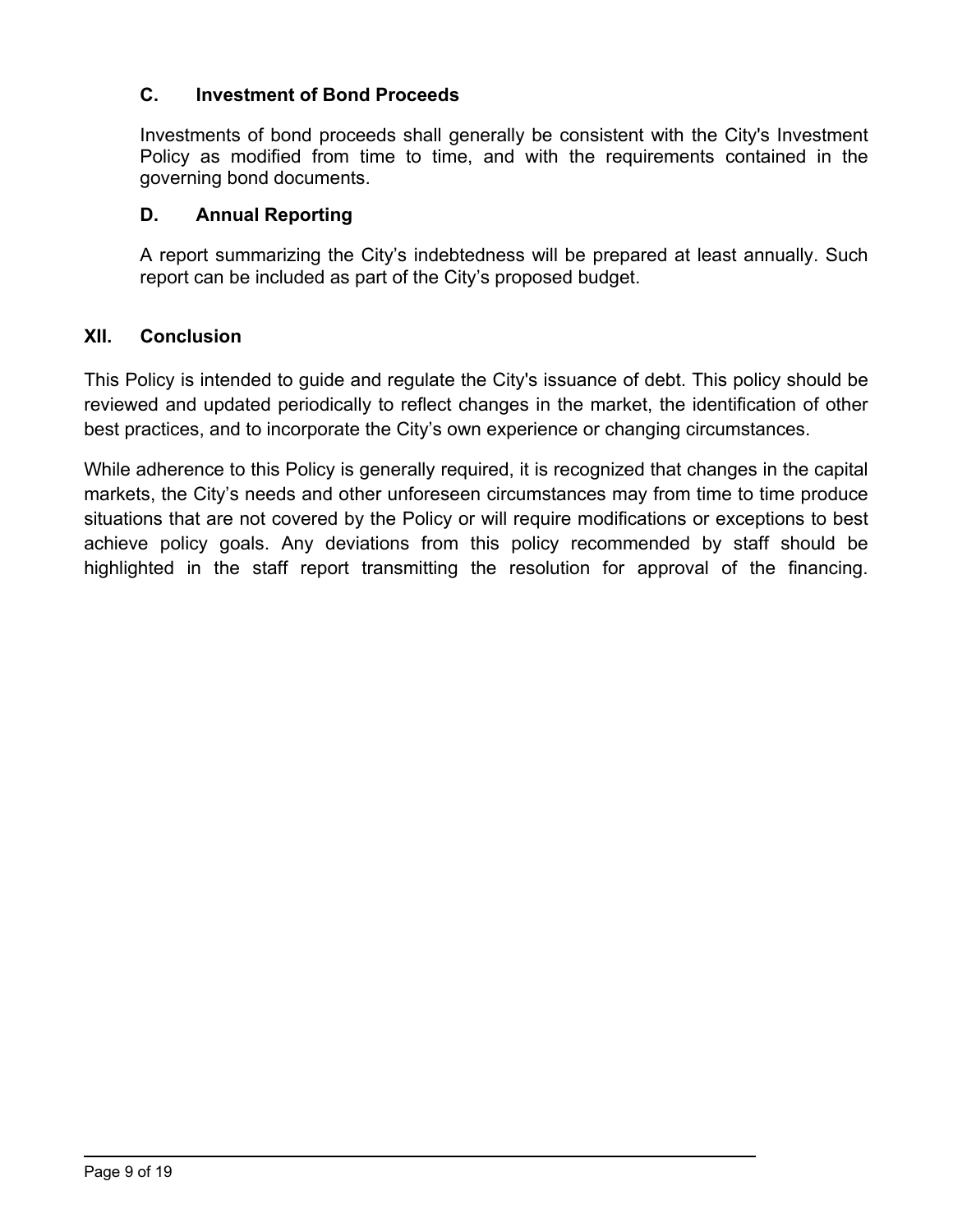#### **APPENDIX A**

#### **GLOSSARY OF TERMS**

Advance Refunding: A refunding that occurs more than 90 days in advance of the first optional redemption or "call" date of the refunded bonds. Although the prior bonds remain outstanding, all covenants and restrictions of the refunded bond indenture are extinguished as a result of the Defeasance of the refunded bonds. Under current IRS regulations, tax-exempt bonds issued after 1985 are permitted only one Advance Refunding.

Arbitrage: With respect to municipal bonds, arbitrage is the profit made by issuing bonds bearing interest at tax-exempt rates, and investing the proceeds at materially higher taxable yields. The Internal Revenue Code limits the opportunity for borrowers to retain such investment profits; in most cases, the borrower must calculate such profits and rebate them to the IRS every five years. Arbitrage administration is one of the City's on-going debt management responsibilities.

Basis Point: Yields on bonds are usually quoted in increments of Basis Points or "bps." One Basis Point is equal to one-one hundredth (1/100) of one percent. For example, the difference between 5.00% and 5.50% is 50 Basis Points or bps.

Bond Counsel: A law firm retained by the bond issuer to give a legal opinion that the bond issuer is authorized to issue the proposed securities, the bond issuer has met all legal requirements necessary for issuance, and interest on the proposed securities will be exempt from federal income taxation. Usually, Bond Counsel will prepare authorizing resolutions and ordinances, trust indentures and other bond documents, with the possible exception of the Official Statement (see Disclosure Counsel).

Bond Insurance: An insurance policy which guarantees the timely payment of principal and interest, of either an entire bond issue or on one or more specified maturities. In exchange for payment of the Bond Insurance premium, a higher Credit Rating is assigned to the insured bonds, and a lower cost of funds is attained.

California Debt and Investment Advisory Commission (CDIAC): A State commission established to provide oversight with respect to public debt and investment activities. It serves as the State's clearinghouse for information on public debt issuance and local investment practices. CDIAC also provides policy guidance on debt and investment matters.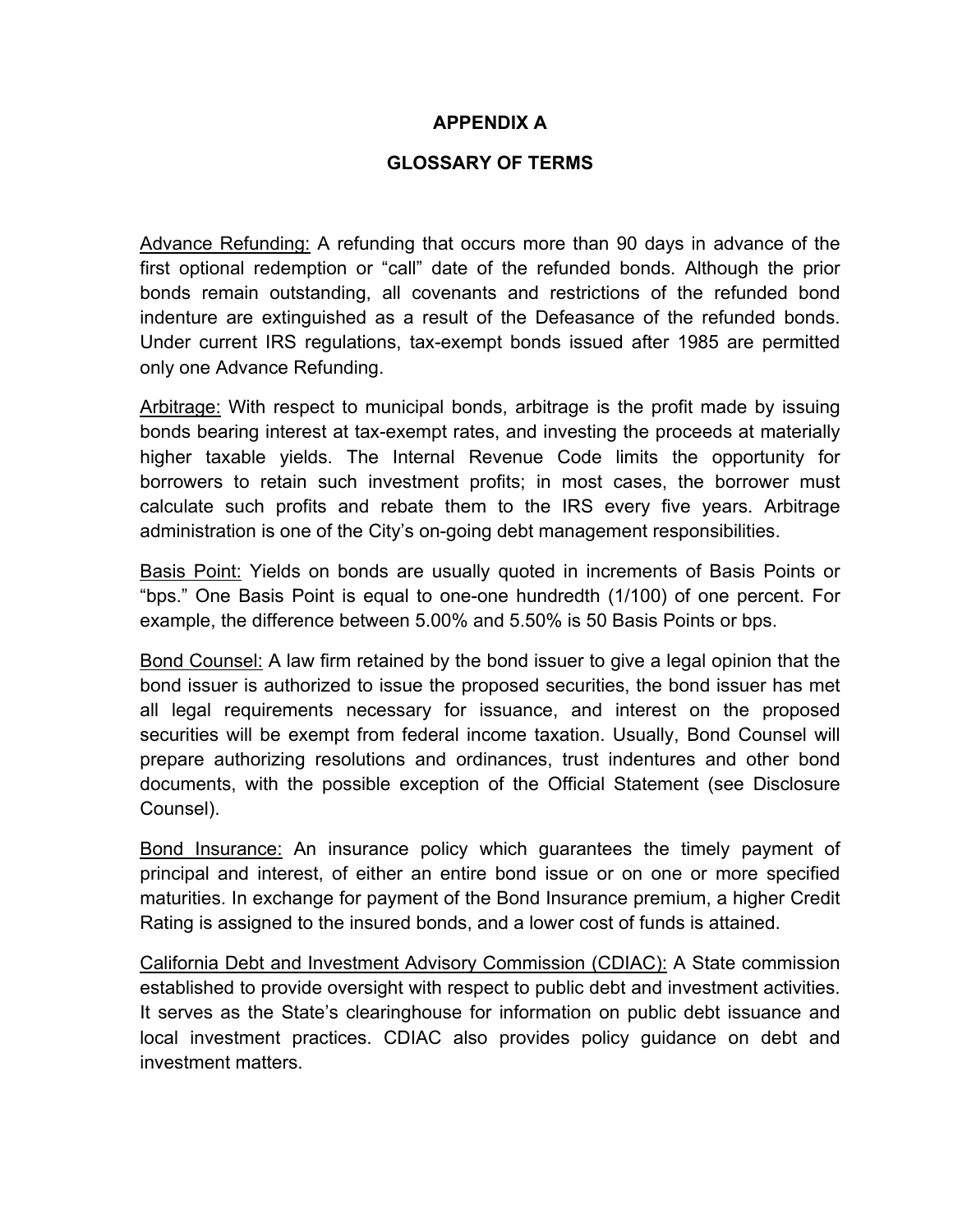Capital Appreciation Bond (CABs): A bond on which interest is not payable until maturity (or earlier redemption), but compounds periodically to accumulate to a stated maturity amount. These bonds are sometimes misnamed zero coupon bonds. The alternative to a CAB is the more common Current Interest Bond.

Capitalized Interest: Capitalized Interest is a portion of the proceeds of an issue that is set aside to pay interest on the bonds for a specified period of time. Interest is commonly capitalized during the construction period of a revenue-producing project or a project financed with the proceeds of lease revenue bonds, where the facility securing the lease payments must be available for use and occupancy before lease payments may commence.

Certificates of Participation (COPs): A certificate (which looks very much like a bond) representing an undivided interest in the payments made by a public agency pursuant to a contract, usually a financing lease (when paid out of the General Fund) or an installment purchase agreement (when secured by an Enterprise or other Special Fund). Typically used in instances where State law does not provide "bonding" authority that meets an agency's objectives. The interest component of the installment payment is treated as if it were a debt under federal tax law, and as a result, the interest component may be treated as tax-exempt interest.

Competitive Sale: The sale of a new issue of bonds by an issuer through a bidding process where Underwriters are awarded the bonds on the basis of offering the lowest cost of funds for the issuer, usually measured on a True Interest Cost basis. The bid parameters for the public sale are established in the notice of sale or notice inviting bids.

Continuing Disclosure Certificate or Agreement: A commitment entered into by a bond issuer to the underwriter, required by SEC Rule 15(c)2-12, to provide continuing disclosure of specific information.

Credit Ratings: Evaluations of the credit quality of bonds made by independent ratings services such as Moody's Investors Service, Standard & Poor's Ratings Services and Fitch Ratings. Credit Ratings are intended to measure the probability of timely repayment of principal and interest on municipal securities.

Current Interest Bonds: Bonds that pay interest periodically until maturity, typically every six months.

Current Refunding: A refunding of bonds within 90 days of the bond's first optional redemption or "call" date. Federal tax law does not limit the number of Current Refundings of any bond, but most bonds can be optionally called only after ten years based on the terms of their issuing documents.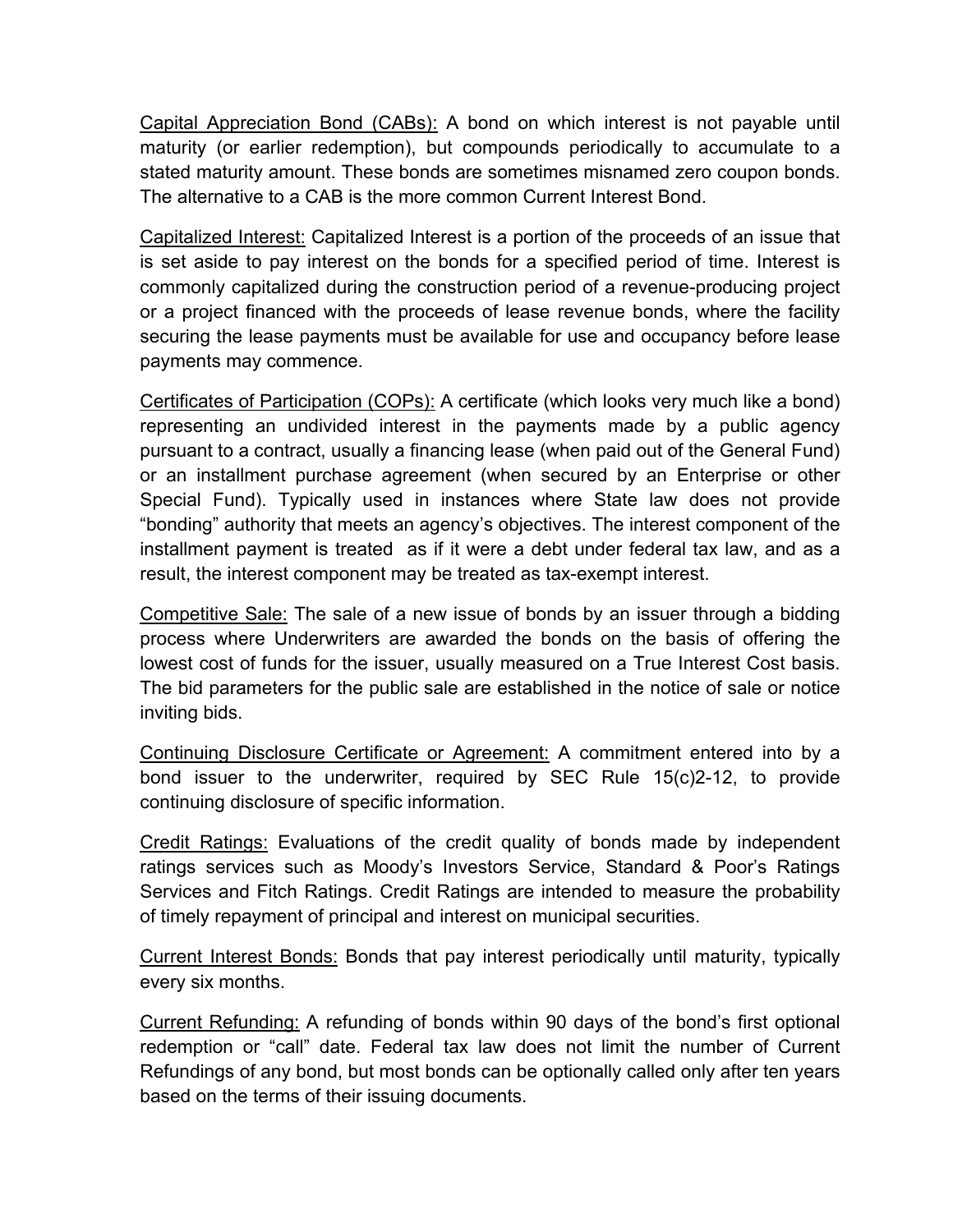Debt Service: The sum of principal and interest due on outstanding debt. Debt Service is usually computed on a bond year (from the date of issuance) or fiscal year basis.

Debt Service Reserve Fund: The fund in which moneys are placed to be used to pay Debt Service if the debt repayment source (e.g., lease payments) is insufficient.

Defeasance: The structuring of a portfolio of non-callable government securities or a deposit of cash into a fund irrevocably committed to the payment of a series of bonds; the principal of and interest earnings on the investment portfolio will be sufficient to pay Debt Service on the outstanding bonds until the designated redemption date and then sufficient to call the bonds. The rights and interest of the holders of the outstanding bonds and of their lien on revenues is terminated in accordance with the bond documents upon the occurrence of a Defeasance. Defeasance usually occurs through the issuance of refunding bonds and the creation of an escrow.

Derivative: A contract whose value is based on the performance of an underlying financial asset, index or other investment. An example is an Interest Rate Swap, an agreement between two parties to exchange future flows of interest payments calculated on a different basis.

Disclosure: From the perspective of the bond issuer, Disclosure means the dissemination of accurate and complete information material to an existing or proposed bond issuance, which an investor would be likely to consider important in making an investment decision. Failure to provide adequate disclosure violates the anti-fraud provisions of federal securities law. The material facts pertinent to a new offering of bonds are disclosed in the Official Statement.

Disclosure Counsel: A law firm retained by the bond issuer to prepare the Official Statement. Often the same firm that serves as Bond Counsel also serves as Disclosure Counsel.

Enterprise Fund: A Special Fund created to account for the operations of a municipal operation that earns revenues, such as a water or sewer system.

Financial Advisor: A consultant which advises the bond issuer on matters such as bond structure, timing, marketing, pricing, documentation and Credit Ratings. The consultant may also provide non-bond related advice relating to capital planning and investment management. Financial Advisors must be registered as an independent registered municipal advisor ("IRMA") with the SEC.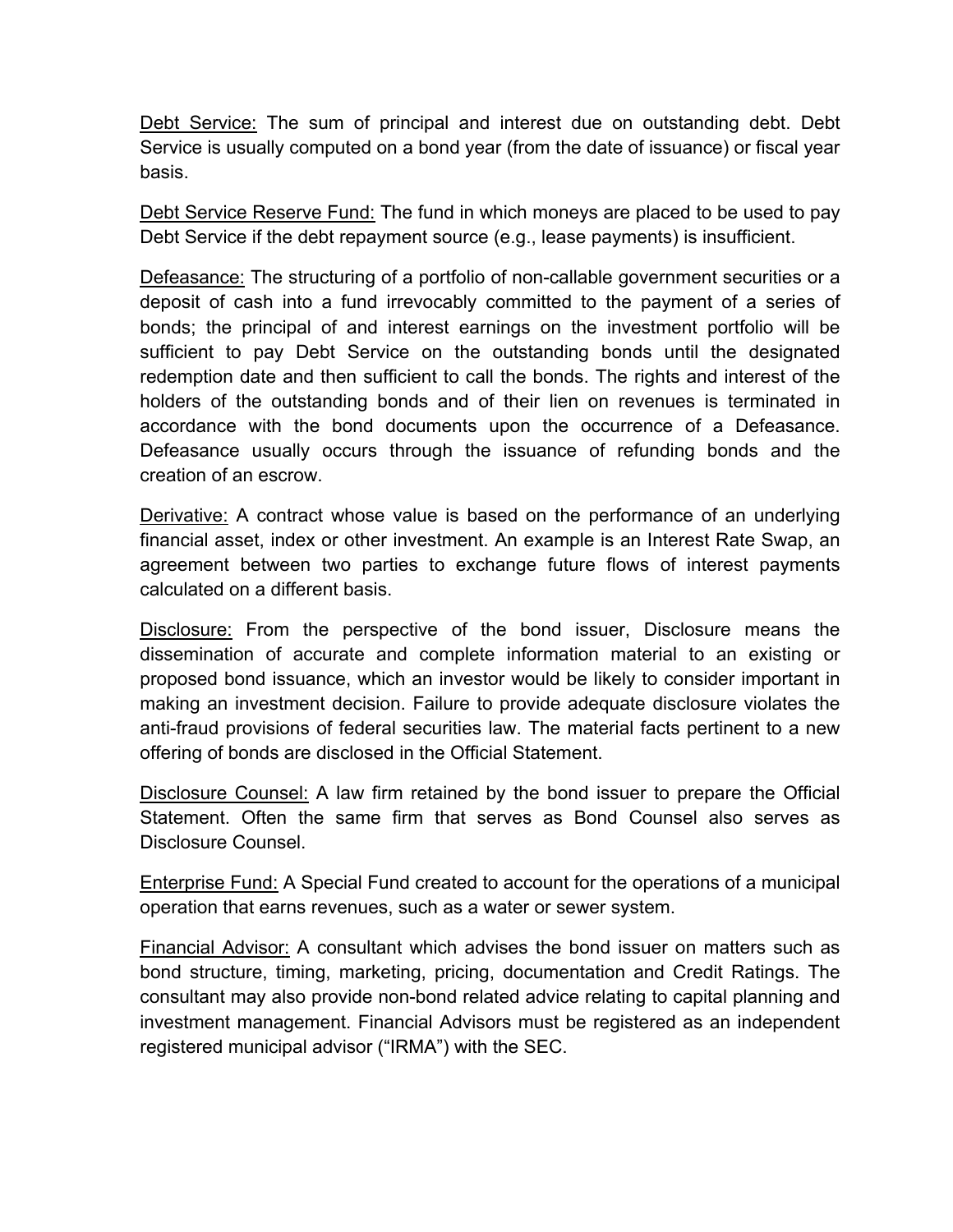Fixed Rate Debt: A borrowing wherein interest is established at a fixed rate of interest for the life of the obligation.

General Fund: the City's general operating fund, used to account for general taxes such as property and sales tax, and other resources that are not required to be accounted for in another fund.

General Obligation Bond: A true indebtedness of the City under the State Constitution, approved by 2/3 of the voters, and secured by an ad valorem property tax levy based on the assessed value of property.

Interfund Loan: A loan from one of the City's funds to another, used as an alternative to borrowing from a third-party such as through a bond issue. The terms of repayment may vary based on the particular circumstances.

Municipal Securities Rulemaking Board (MSRB): An independent self-regulatory organization established by the Securities Acts Amendments of 1975, which is charged with primary rulemaking authority over brokers and financial advisors in municipal securities.

Negotiated Sale: The sale of a new issue of bonds whereby the issuer selects the Underwriters in advance and negotiates the terms of the bonds, including coupons, interest rates, redemption provisions, and the Underwriter's Discount, at the time of sale.

Negative Arbitrage: Issuers often deposit the proceeds from the sale of bonds into funds until they are expended, including construction funds, Debt Service Reserve Funds and escrow funds to fund Defeasances. Depending on market conditions, these proceeds are often invested at a rate that is lower than the cost of borrowing, resulting in a net cost to the issuer (financed through the sale of additional bonds) during the expenditure period. This scenario is known as negative arbitrage.

Official Statement: A document published by the bond issuer, and usually prepared by Disclosure or Bond Counsel, which discloses material information on a new bond issue, including the purpose of the issue, source of repayment, bond covenants, and the financial, economic, demographic and legal characteristics of the bond issuer. An Official Statement is deemed a "Preliminary Official Statement" prior to the determination of the interest rates on the bond issue, but is final in all other respects at the time it is circulated in its preliminary form prior to the sale of the bonds.

Optional Redemption Provisions: Terms set out in the bond documents which give the bond issuer the right to redeem or "call" all or a portion of an outstanding issue of bonds, prior to their stated dates of maturity at a specified price. Under current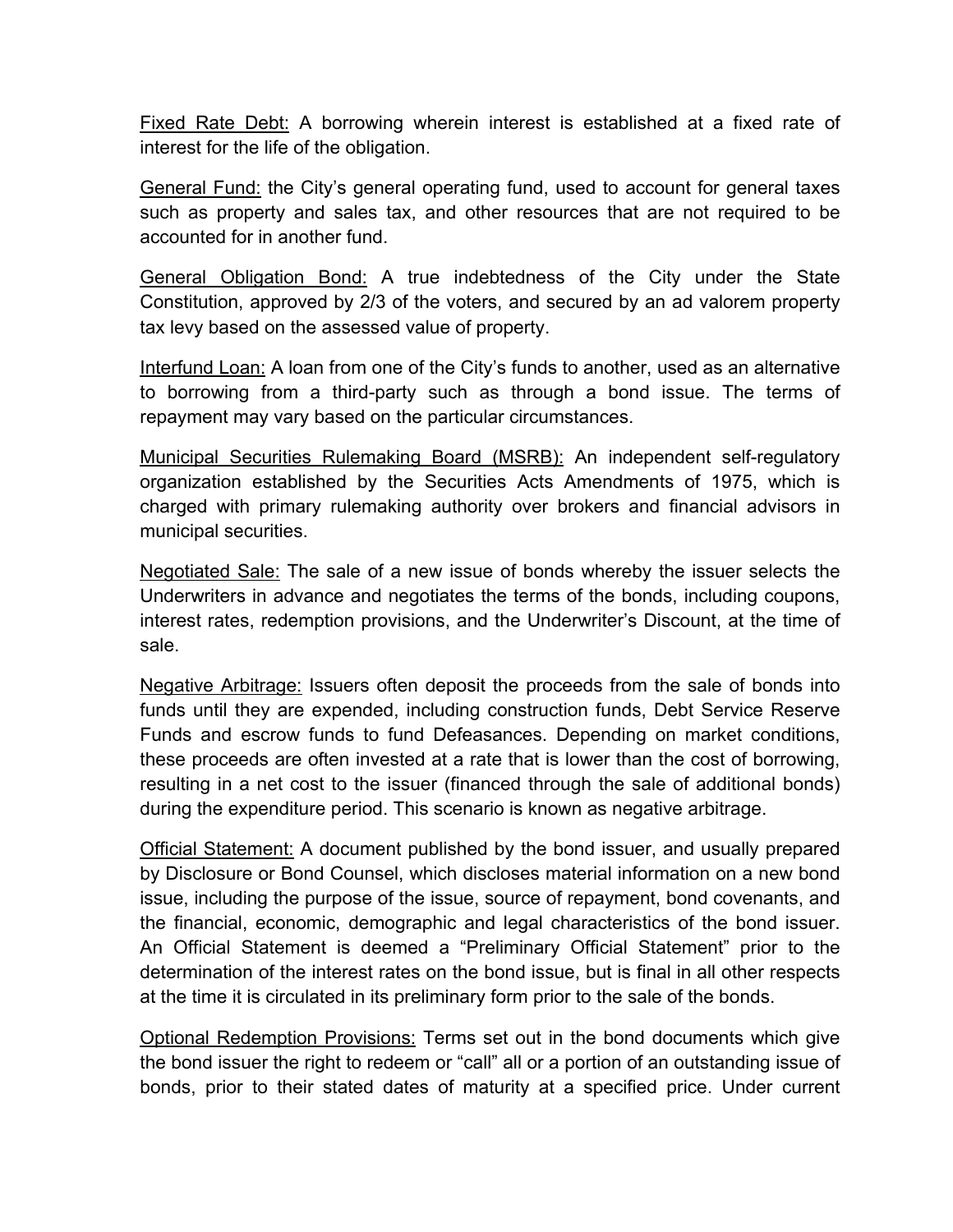market conventions, most bonds are callable after ten years at par, or their face value.

Private Placement: A sale in which the bonds are sold directly to institutional or private investors, usually banks, rather than through a public bond offering.

Revenue Bond: A bond which is payable from a specific source of revenue. Revenue bonds can be secured by a Special Fund, including an Enterprise Fund such as water or wastewater. "Lease revenue bonds," payable from General Fund appropriations, are technically a form of revenue bond.

SEC Rule 10b-5: A regulation of the Securities and Exchange Commission, adopted pursuant to the Securities and Exchange Act of 1934, which makes it unlawful for any person to employ any device, scheme, or artifice to defraud, to make any untrue statement of a material fact, or to omit a material fact necessary to make statements made, in the light of the circumstances under which they were made, not misleading; or to engage in any act, practice, or course of business which operates or would operate as a fraud or deceit upon any person, in connection with the purchase or sale of any security. City representatives execute a 10b-5 certificate as part of a bond closing.

SEC Rule 15(c)2-12: A regulation of the SEC which requires Underwriters participating in primary offerings of most municipal securities to obtain, review, and distribute to investors copies of the issuer's Disclosure documents, and to obtain and review a copy of an Official Statement deemed near final by an issuer of the securities. SEC Rule 15(c)2-12 also requires that Underwriters participating in a bond offering obtain from the issuer a written Continuing Disclosure Agreement to provide continuing disclosure with respect to those bonds.

Special Fund: A fund whose uses are limited and does not receive general taxes. An Enterprise Fund is one kind of Special Fund.

Special Taxes: Under the State Constitution, taxes levied on a basis other than the value of property, which must be approved by 2/3 of voters.

State Constitutional Debt Limitation: Article 16, Section 18 of the State Constitution, originally added in 1879, limits a city's "indebtedness" by requiring a 2/3 vote and the levy of a property tax. Over the years, the State Supreme Court has found a number of exceptions to the debt limit, including for leases (payments are contingent on the use of a property), Special Funds (such as utility enterprises, payable out of revenues other than taxes), short-term indebtedness that does not bridge fiscal years (such as Tax and Revenue Anticipation Notes), and "obligations imposed by law" (such as pensions and judgments).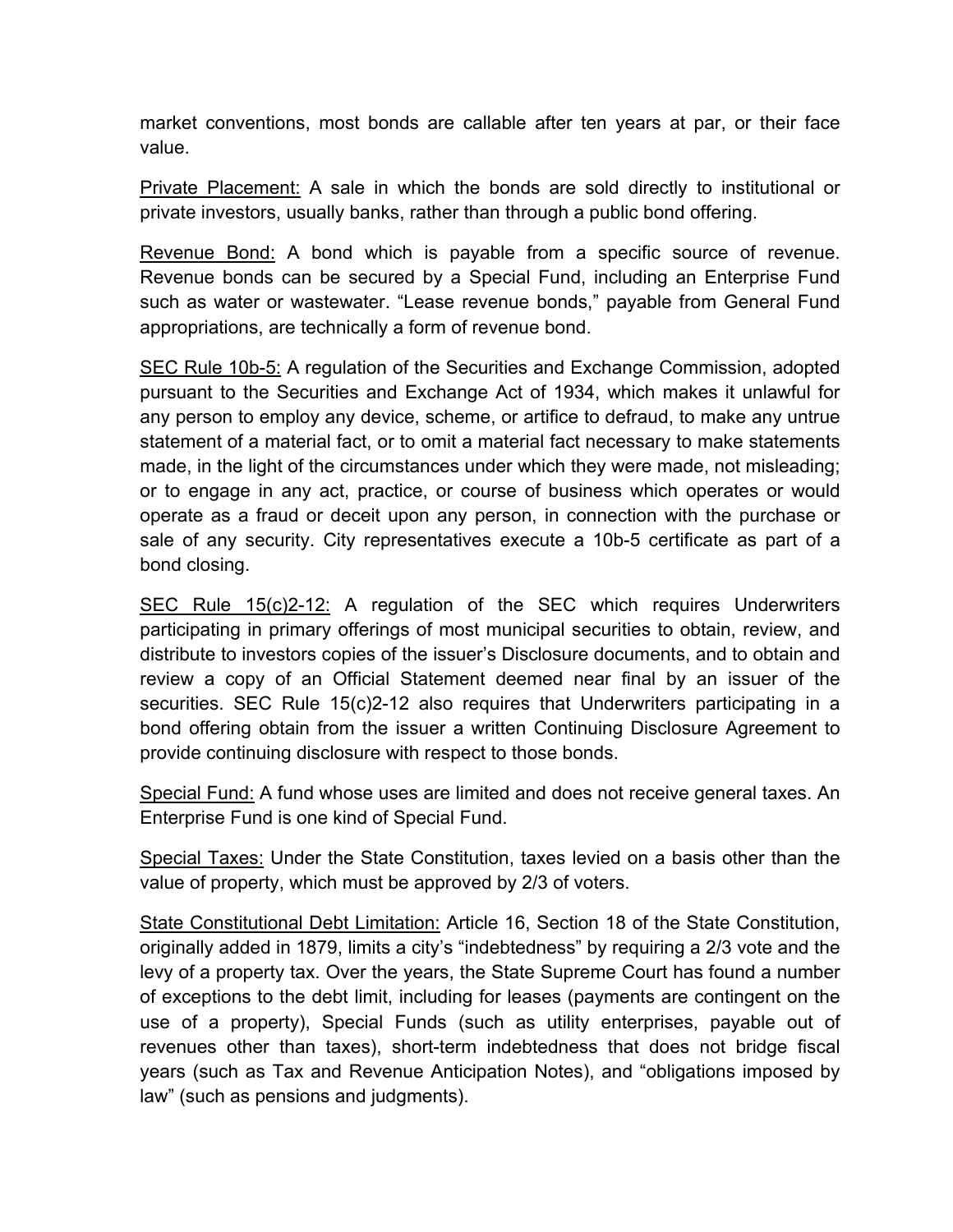Takedown: The sales commission paid to Underwriters in connection with the sale of bonds by an issuer, typically expressed in dollars per thousand dollar bond increments (e.g. \$5.00 per \$1,000 or \$5.00 per "bond"). Takedown is the largest component of the Underwriter's Discount.

Tax Certificate: A closing document for a bond transaction prepared by Bond Counsel setting forth the various requirements under federal tax law related to the bonds, including matters related to expenditure and use of funds and arbitrage rebate, among other provisions.

Tax and Revenue Anticipation Notes or "TRANS": A short-term borrowing mechanism that permits a municipal issuer to fund cash flow deficits within a fiscal year. TRANs are typically issued at the beginning of a fiscal year and repaid at the end of the same fiscal year.

True Interest Cost: The rate, compounded semi-annually, necessary to discount the amounts payable on the respective principal and interest payment dates, to the purchase price received on the closing date of the bond issue. This is the most common way that bond interest cost is calculated.

Trustee: A banking institution, typically through a corporate trust department, which administers the funds specified in the trust indenture or agreement and implements the remedies provided in case of default. The Trustee acts on behalf of the bondholders based on the specific requirements in each trust indenture.

Underwriter: A dealer which purchases a new issue of bonds for resale to investors, either by negotiation with the issuer, or by award on the basis of a competitive bid.

Underwriter's Counsel: A law firm retained by the Underwriter to represent their interests in connection with the negotiated purchase of a new issue of bonds.

Underwriter's Discount: The difference between the price the Underwriter pays the bond issuer and the original reoffering price to the public. Also referred to as "Gross Spread" or "Underwriter's Spread." It includes the management fee (if any), expenses, and sales commissions (referred to as Takedown).

Variable Rate Debt: A borrowing wherein interest changes at intervals according to an index or formula, or is periodically (e.g., daily, weekly or monthly) reset at the market clearing rate. This is also known as floating rate debt.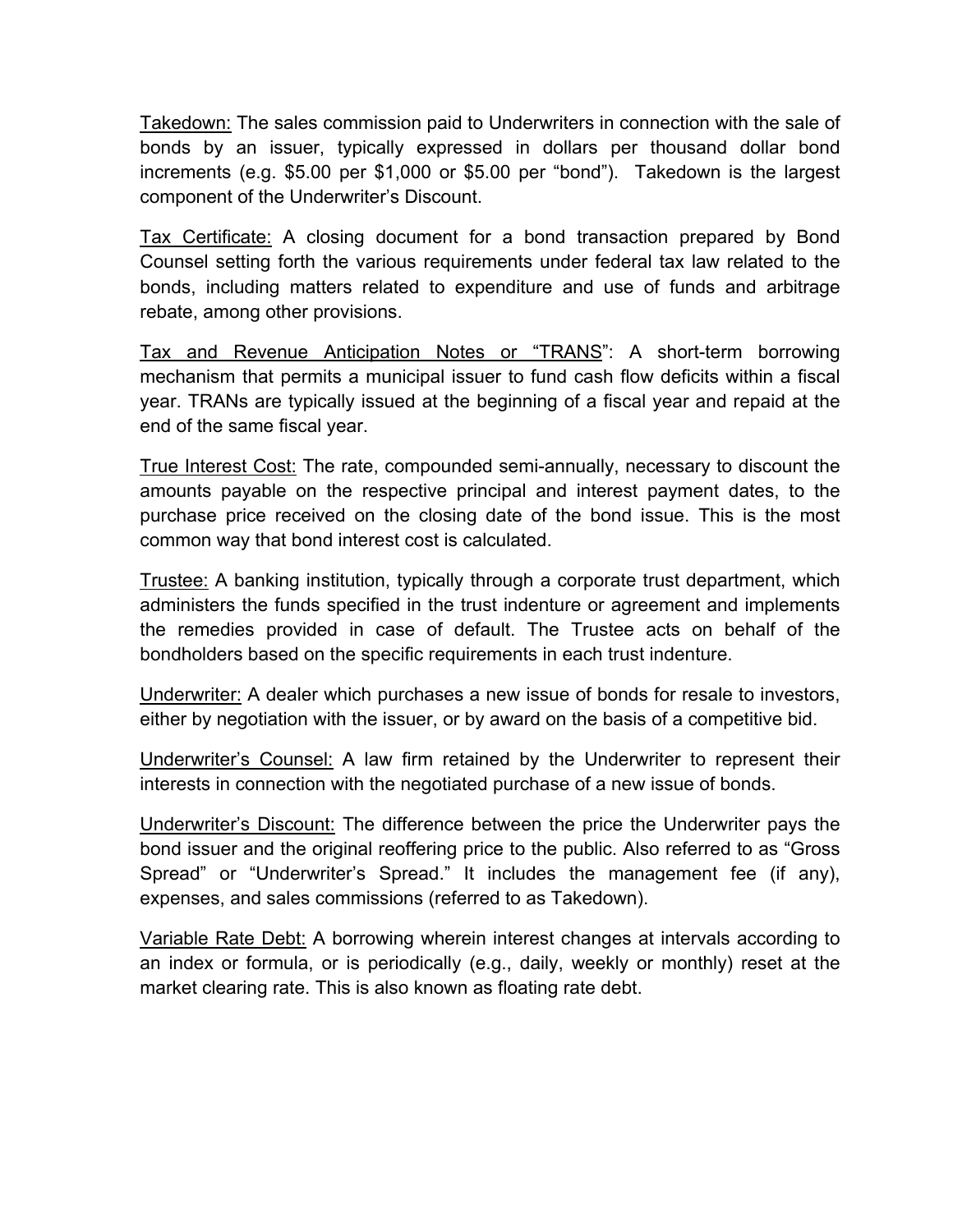#### **APPENDIX B**

#### **CREDIT RATINGS**

Credit ratings are an assessment by independent agencies as to the likelihood that an entity's debt will be paid in full and on time. The key agencies that rate municipal bonds are Moody's Investors Service, Standard & Poor's Ratings Services and Fitch Ratings. Each assigns a letter grade with appropriate modifiers to express their opinion, and publishes a written report explaining the basis for their ratings. While the purpose of a rating is to assist underwriters and bond investors in determining the appropriate pricing of a security relative to other securities offered in the market, the opinions of the rating agencies can provide objective information that is useful to the public agency in evaluating its debt and other financial practices.

Traditionally, municipal bond ratings have reflected four key credit factors: the economic base, financial operations, debt burden and management. Following the credit crises of 2008, all rating agencies re-evaluated their rating practices, and began publishing more specific and objective criteria.

The City of Poway is currently rated by one agency, Standard & Poor's. Its general "issuer credit rating" is at the highest level—AAA; that is the rating the City's general obligation bonds would receive if it were ever to issue such debt. The City's lease revenue certificates of participation, which are paid out of General Fund appropriations, are rated one level lower, at AA+, reflecting the weaker security of such debt.

This appendix reviews the City of Poway's credit in light of S&P's published rating criteria, which has been expanded to include seven basic categories (percentages reflect the weighting this criteria is given in assigning the rating).

**Institutional framework (10%).** This category assesses the legal and practical environment in which the local agency operates. Most California cities are scored at the same level, as "strong," which is the second-highest rating. This assessment incorporates the risk of changes from voter initiatives and the limitations on a city's ability to raise revenues without voter approval.

**Economy (30%).** The economic score assesses both the health of the tax base as well as the likelihood of additional service demands resulting from economic deterioration. Rating agencies tend to rely on data such as per capita income and assessed valuation, due to the availability of these statistics at the local level and their correlation with overall economic activity and local government revenues.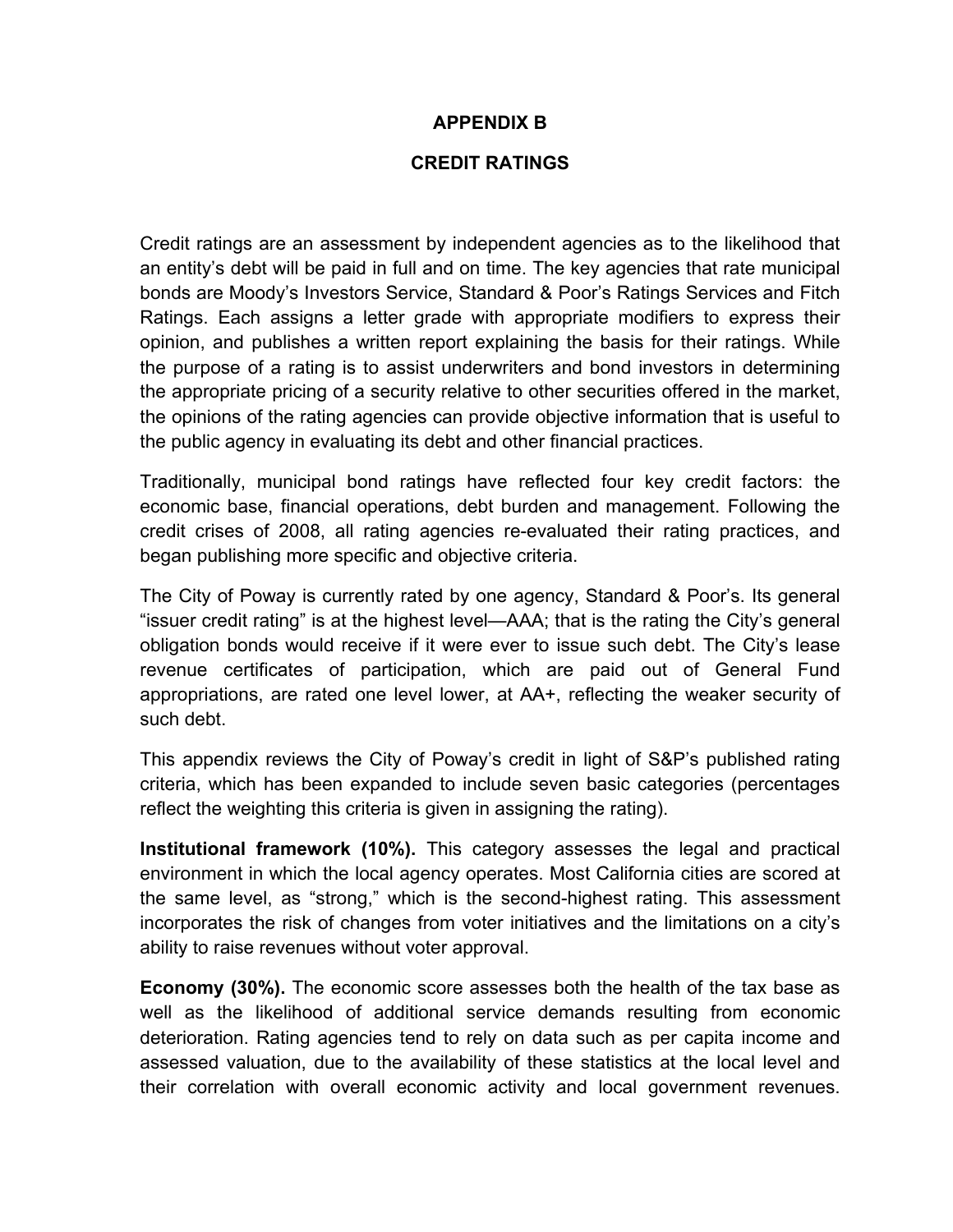Poway scores well in this area by S&P, who observes that the City "has economic metrics significantly stronger than those of the nation as a whole and has suffered mild effects from the recent recession. Median household effective buying income is very strong... and per capita market value (a measure of wealth) is extremely strong." The rating also takes into account the strength of the broader regional economy, which is a strength for Poway, since S&P finds that the "Metropolitan San Diego economic base... has a very strong income profile and unemployment rate that tracks below the national average."

**Management (20%).** While the quality of local management is a key factor in credit, it is one of the most difficult for a rating agency to assess. S&P notes in its criteria that managerial decisions, policies, and practices apply directly to the government's financial position and operations, debt burden, and other key credit factors. The agency adopted a Financial Management Assessment methodology to evaluate this factor, focusing on the policies that the agency has adopted to govern its budgeting, long-term financial planning, financial reserves and debt and investment management. In its last rating review, S&P considered "the city's management practices "good" under our financial management assessment (FMA) methodology, [indicating] that practices exist in most areas, although not all might be formalized or regularly monitored by governance officials." Their rating report noted that "although the city's financial policies address general debt guidelines that include an emphasis on pay-as-you-go financing, the city does not have a comprehensive debt management policy." One of the motivations for the drafting of this debt policy was to improve S&P's scoring of the City in this area.

**Budgetary flexibility (10%).** The budgetary flexibility score measures the degree to which the government can look to additional financial flexibility in times of stress. Available fund balance, as reported in an agency's annual financial report, is a key factor for this criterion. Poway scores as very strong in this area.

**Liquidity (10%).** This criterion is similar to budgetary flexibility, except it is based on cash and cash equivalents, rather than the modified accrual accounting that determines fund balance. Poway is very strong in this area as well.

**Budgetary performance (10%).** This criteria looks at the City's ability to generate positive operations; spending less than its revenues in most years. S&P noted the City's ability to maintain a generally balanced budget throughout the recession.

**Debt and contingent liabilities (10%).** While the weight given to the amount of a City's debt has been reduced under S&P's revised criteria, it is still an important factor. The rating agencies look at both formal debt like bonds, as well as other liabilities such as pension and other retirement liabilities such as health care. Among